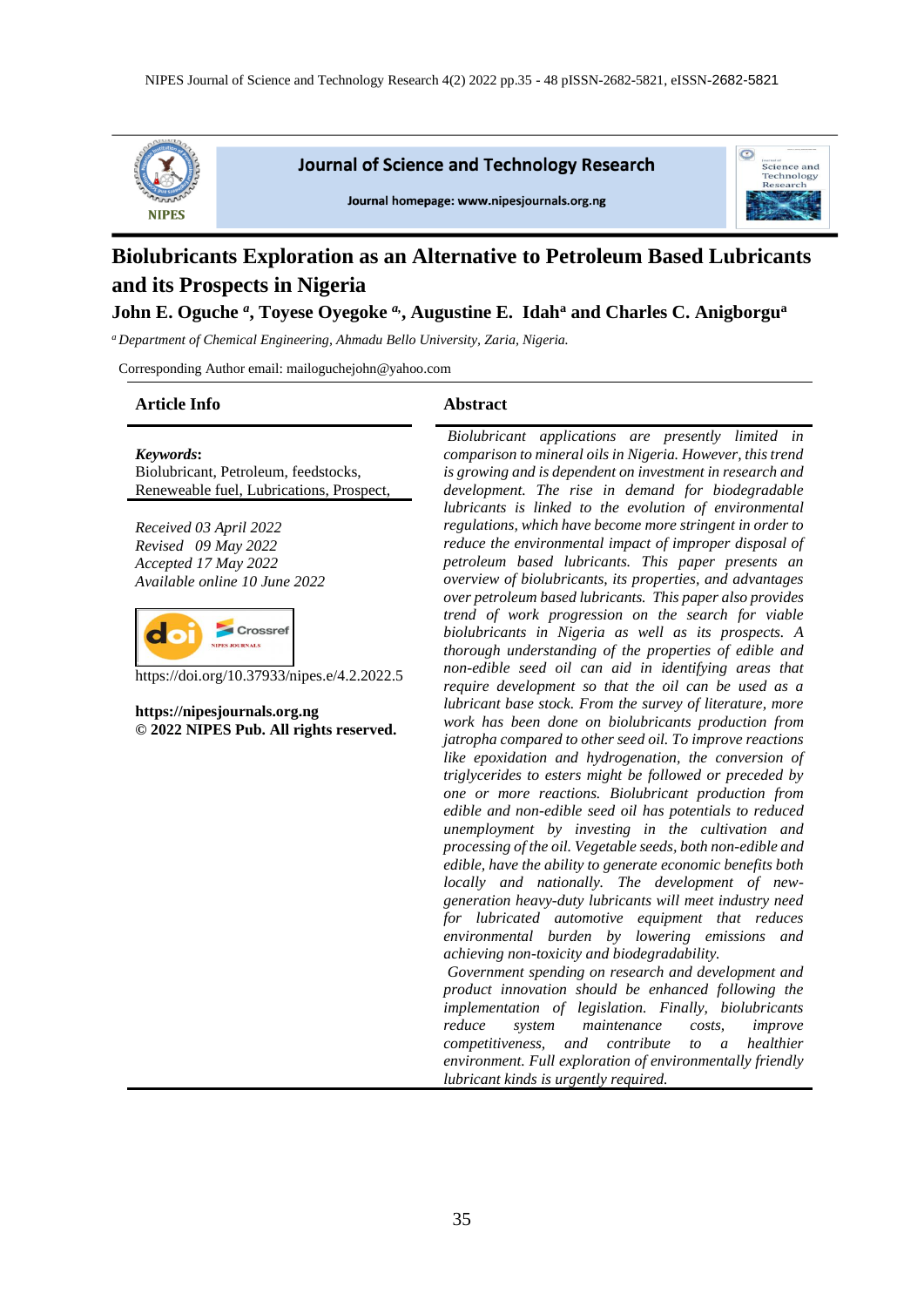## **1.0.Introduction**

Due to the depletion of fossil fuels and other environmental problems, the use of bio-materials has increased. As a result of the development of environmentally acceptable, renewable, and biodegradable industrial fluids like biolubricant, natural oils and fats are now widely used for non-edible uses. Biomass is a renewable source of energy and chemical products, it is currently the only alternative among renewable energy sources capable of replacing petroleum in the production of a wide range of valuable organic products. A lubricant is a substance that is used to reduce abrasion and wear by forming a protective thin layer between two relatively moving surfaces [1]. All lubricants that are easily biodegradable and non-toxic to humans and the environment are referred to as biolubricants [2]. .Various plant and animal-based raw materials, such as jatropha seed oil, mango seed oil, soy bean, palm, tallow, and lard, are examples of biolubricant sources [3]. Plant oils, on the other hand, are superior in terms of biodegradability, particularly when compared to fossil oils [4]. Plant oil-based lubricants and derivatives are being researched as a base oil for lubricants and multifunctional fluids due to their exceptional lubricity and good biocompatibility [3].The use bio-substances had been at the growth trend because of depletion of fossils fuels and environmental factors. Hence, improvement of environmentally friendly, renewable and biodegradable commercial fluids such as biolubricant, has resulted in the enormous use of herbal oils and fat for non-fit for human consumption purposes. Sources of biolubricant consists of numerous flora and animalsprimarily based totally uncooked substances including jatropha seed oil, mango seed oil, soy bean, palm, tallow, lard etc[9]. However, plant oils are advanced in phrases of biodegradability, particularly whilst in comparison to fossils oils [5] .Plant oil-primarily based totally lubricants and derivatives have high-quality lubricity and biodegradability, for which they're being investigated as a base inventory for lubricants and useful fluids [6]. However, the increase of green chemistry, the regulatory environment, research and developments account for the increased uses of bio-lubricants in the long run [4]. About 30-40 million tons of lubricants are produced per annum with Petroleum-based lubricants, often known as mineral oil, accounting for over 95% of total lubricant manufacturing [2]. They also reported that 50–75 percent of total lubricant produced are released into the environment unintentionally. Thus these oils are made up of a complex blend of 20 to 50 hydrocarbon carbon atoms which are non-renewable, highly toxics and non-biodegradable hence pose environmental dangers. The increasing human population of Nigeria is imposing high demand of transportation fuels from fossil sources thereby causing environmental pollution hence there is need to use a biobased fuels that are eco-friendly as an alternatives for automobile lubricating oil. According to MarketWatch.com.2021, Nigeria's lubricant market is predicted to reach 339.52 kilo tons by 2026, with a CAGR of 1.54 percent [5] . The growing demand for high-performance lubricants, as well as demand from the burgeoning wind energy sector, are the main reasons driving the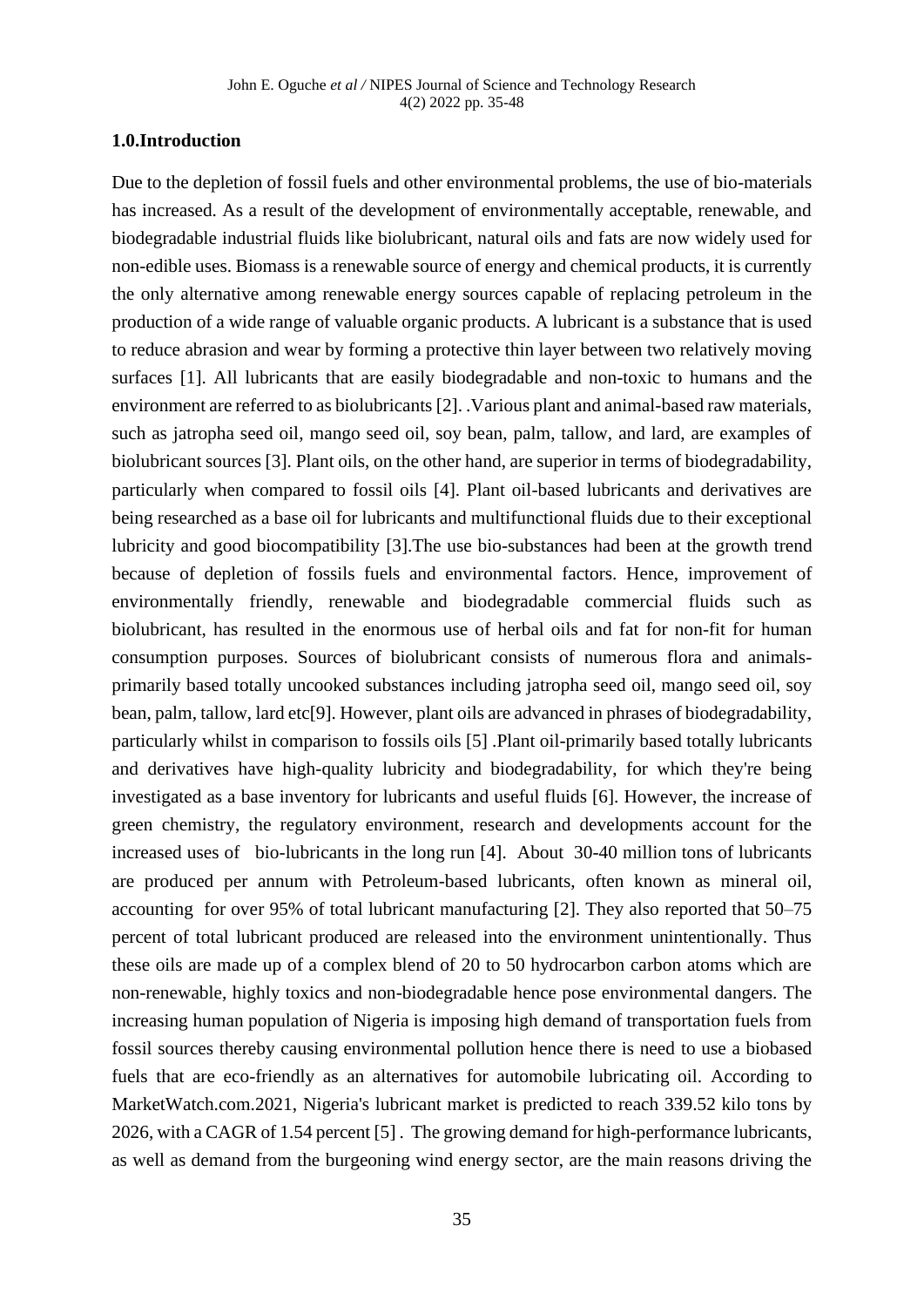market's expansion [5]. Based on their report, the most dominant end-user industry in the market is automotive and other transportation. According to the report of Liquefied Natural Gas,(LNG,2021), Nigerian lubricants market grew at an anticipated 10% per year before peaking at 450,000 metric tons in 2015 [7]. However, Nigerian Lubricant Producers Association reported that there was in a decline in production to 400,000 tons (LUPAN) (LNG, 2021). According to the Lubricants Producers Association of Nigeria (LUPAN) report, Nigeria's lubricant market demand volume reached 600,000 metric tons in 2019, accounting for around 20% of Africa's overall lubricant demand. Based on the report of researchAndMarket.com, the Nigerian lubricants market grew from 2012 to 2017 owing to a rise in the number used or new vehicles in the country. They also reported that older vehicles needs more regular lubricant changes than newer ones, which attributed to the volume demand for automotive lubricants in Nigeria [6].

Nigeria is completely reliant on imported base oils despite having Africa's greatest crude output. The country's lone base oil unit, at a Nigerian National Petroleum Company refinery in Kaduna, was destroyed by fire in 1996 and has remained closed ever since, despite pledges from successive governments to reopen it. Also according to Nigeria's New Telegraph newspaper 2021, the economic loss is expected to be more than \$61 million dollars. Based on the report of Department of Petroleum Resources (DPR), the Kaduna Refining and Petrochemical Company (KRPC) was the only refinery designed to produce Base Oils, Asphalt (Bitumen), and Waxes; however, the refinery's quasi has left the country primarily reliant on importation. According to DPR data, the country has roughly 34 lubricant blending plants with a total storage capacity of 120.57 million litres of base oil. To meet market demand, local blending factories now rely primarily on importation of feedstock and reuse of base oils [7]. According to their report, shortage of base oil has caused charge increment from N850 to approximately N2000 consistent with litre and the fashion is probably to stay until the cease of 2021. This has caused upward push within the fee of servicing cars in addition to plant and machinery. The total amount of base oil imported into the country was 264.4 million litres per year [8]. The price of these biolubricants when compared to a conventional lubricant, a biolubricant cost increases around 30 and 40% higher. However, it has the potential to minimize power consumption and engine wear, and perhaps some biolubricants' performance is already comparable to that of petroleum-based lubricants [6]. They provide even superior efficiency in certain applications, such as hydraulics, than petrochemical-based lubricants. A growing interest in evaluating the impact of lubricating oils on the environment and human health encourages research centers and industry to develop innovative methods for the production of entirely biodegradable, natural-source lubricating oils. In this study, we have reviewed the available literature and recently published data related to bio-lubricants and it's based raw materials in Nigeria with details presented in Table 2. Additionally, we have analyzed the impacts and benefits of the use of bio-based raw materials as functional fluids or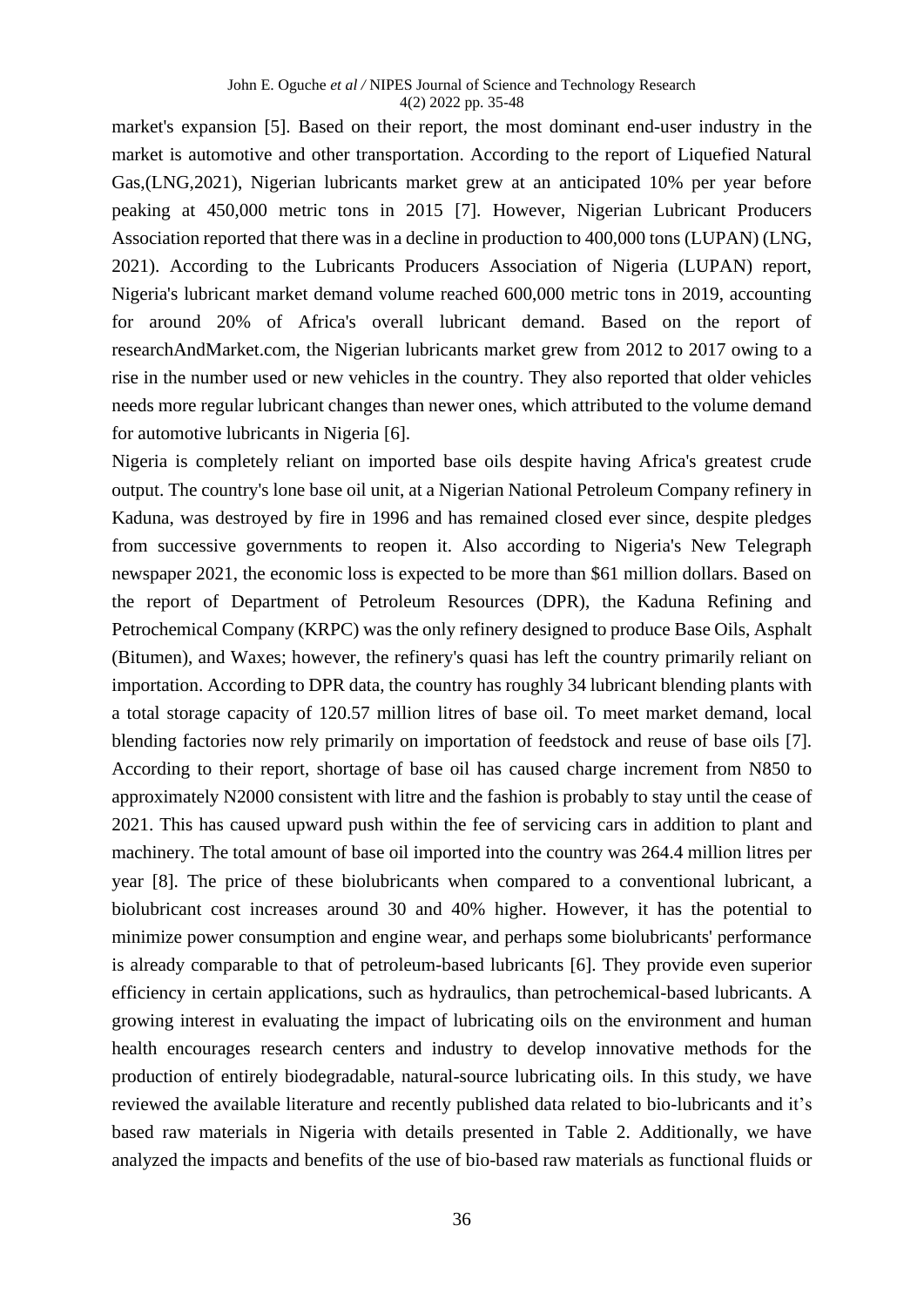biolubricant and projected its furture prospect in Nigeria as an alternative to petroleum based oil.

# **1.2 Biolubricants from Global Perspective**

About 30-40 million tons of lubricants are produced per annum with Petroleum-based lubricants, often known as mineral oil, accounting for over 95% of total lubricant manufacturing[2]. They also reported that 50–75 percent of total lubricant produced are released into the environment unintentionally. Thus these oils are made up of a complex blend of 20 to 50 hydrocarbon carbon atoms which are non-renewable, highly toxics and nonbiodegradable hence pose environmental dangers. In 2015, the worldwide biolubricants market demand was predicted to be around 630 kilo tons, and by 2024, it is expected to be 1,115 kilo tons, increasing at a 6.9% CAGR from 2016 to 2024. A key element driving demand for improved biolubricants in automotive applications is their increasing cost competitiveness, particularly in light of anticipated high crude oil costs [7]. Automotive engine oils were the most popular application sector in 2015, with over 200 kilo tons of demand. The market is anticipated to increase due to technological advancements that improve the oxidation resistance and usefulness of vegetable oils. In 2015, North America was the greatest consumer, with sales of USD 742.5 million. In comparison to other regions such as Asia Pacific, Latin America, and the Middle East, the area is technologically advanced [6].

Around 1700 minor and major lubricant producers are known to have existed globally. Around 300 of them manufacturers are based in Europe. In addition, Europe has 380 blending and packaging enterprises. These are vertically integrated petroleum businesses (Exxon Mobil, Shell, Castrol, BP, and others) that specialize in the exploration, refining, and extraction of crude petroleum oil. Approximately 1,200 self-governing lubricant firms focus on making and selling [6]. Lubricants also finds application in the formulation of products likes gear oils, transmission oils, and hydraulic oils, among other applications [1].

| <b>MANUFACTURER</b> | <b>REGION</b>                  |
|---------------------|--------------------------------|
| Shell               | Great Britain/The Netherlands  |
| Exxon Mobil         | United State of America        |
| <b>BP</b>           | United Kingdom                 |
| Chevron             | <b>United State of America</b> |
| Petro               | <b>CHINA</b>                   |
| Lukoil              | <b>RUSSIA</b>                  |
| Nippon Oil          | Japan                          |
| Valvoline           | <b>USA</b>                     |
| Indian Oil          | India                          |

| Table 1: The major manufacturer of biolubricants and their region [6]. |  |  |  |
|------------------------------------------------------------------------|--|--|--|
|------------------------------------------------------------------------|--|--|--|

No company from African and Nigeria produces biolubricants hence the need to intensify research for the production despite the huge resources of petroleum in Nigeria hence there is need to intensify effort towards producing this environmentally friendly products that are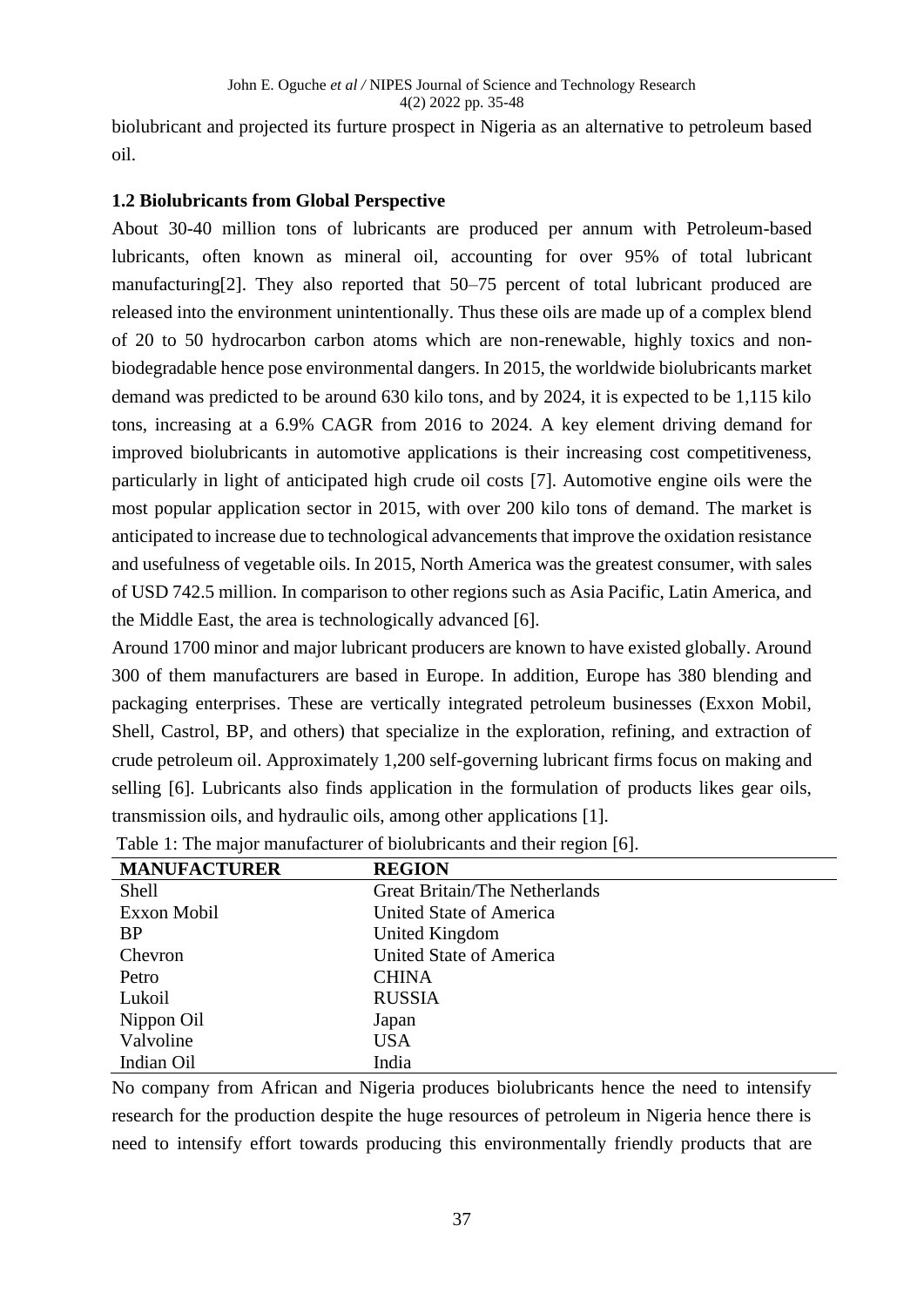gaining interest around the word. Figure 1 below shows the global consumption of lubricant based on region



**Figure 1:** Worldwide consumption of lubricants [3]

The size of the global lubricant market, which shows that Europe, America, and Asia consume almost one-third of all lubricants. Between 13 and 32 percent of all used lubricants return to the environment with changed physical properties and appearances (EC nations).Hence, lubricants must be manufactured, used, and disposed of in a manner that ensures the best possible protection of the environment and, in particular, living beings. Bio-lubricants are a tiny but growing sector that, if performance is comparable, might be a viable alternative to mineral-based oils[4].

# **1.3 Concept of Lubricants and Bio-Lubricants**

Lubricant is a substance introduced to reduce friction between moving surfaces. It may also have the function of transporting foreign particles [9]. Lubricating oil is regarded as a structural fluid in machinery and devices. Its primary function is to create a layer in the form of a microfilm between the device's moving elements. Lubricating oil can perform a variety of activities during operation, including reducing friction, eliminating scuffing of rubbing machine elements, washing carbon deposits and micro particles, anti-corrosion, cooling, and other impacts [10]. Lubricants are typically made up of a majority of basic oil and a range of additives to give them desirable properties.

# **1.4 Classification of Lubricants**

Lubricants can be classified based on physical appearance, applications and feedstock (sources of based oil). Based on physical appearance, lubricants can be further categorized into three. These are;

- A. **Solid lubricants** refer to a thin layer lubricants with components such as molybdenum disulphide, graphite, disulphide and cadmium usually made of carbon based or mineral compounds [1].
- B. **The semi-solid-liquid lubricants** on the other hand are drifted in a solid medium of additives with the thickener. Example of semi-solid-liquid lubricants is grease [9].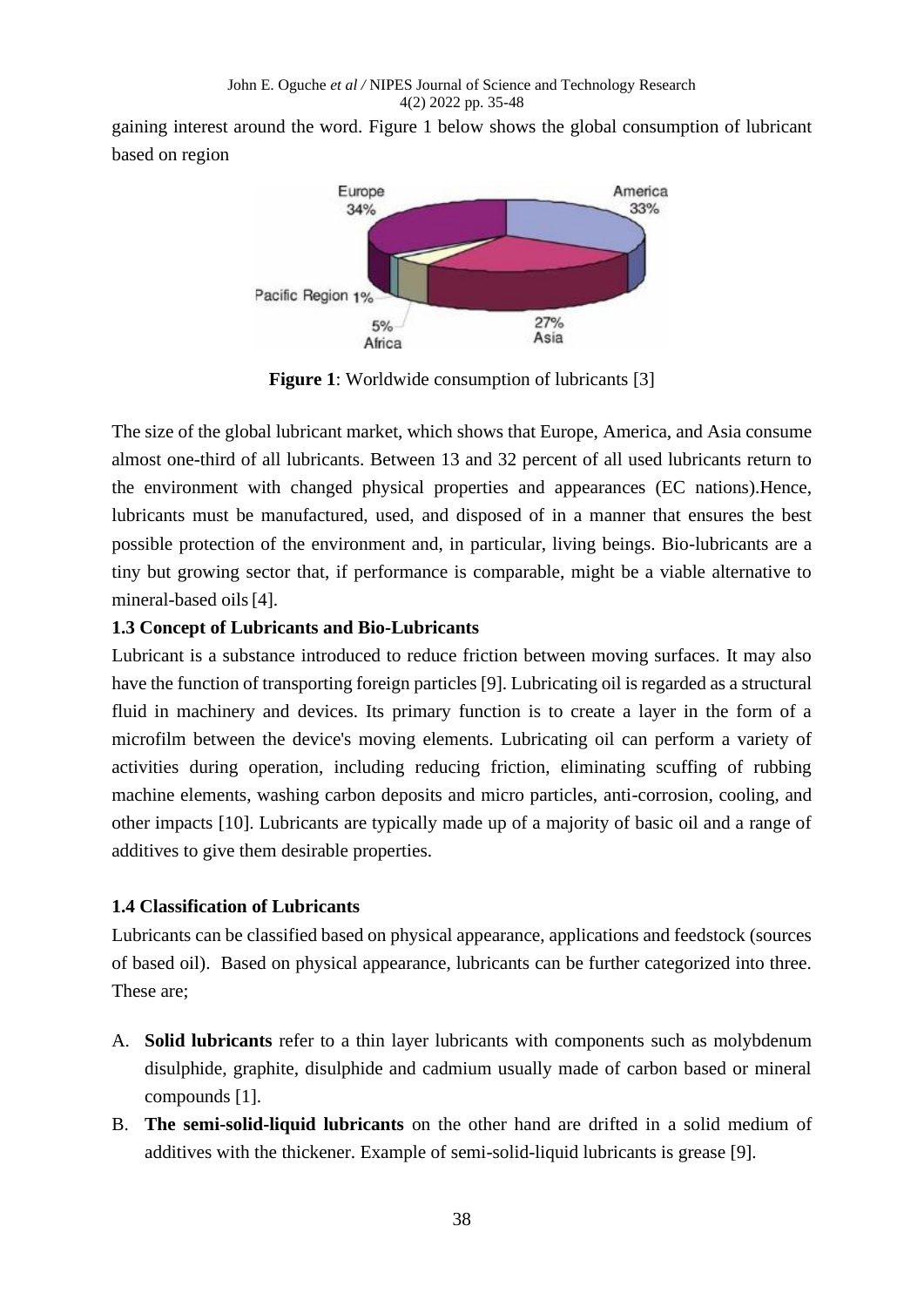- C. **Liquid lubricants** are obtain from plants, synthetic, animal and petroleum sources. On the basis of applications, lubricants can be classified as industrial lubricants, automotive lubricants and special purpose lubricants [10].
	- i. **The industrial lubricants** mainly consist of hydraulic oils, compressor oils, metalworking fluid and machine oils that are used in the industries while
	- ii. **The automotive lubricants** includes brake oil, transmission fluids, hydraulic fluids, engine oils and gearbox oils which are all used in the vehicle and transportation industries whereas
	- iii. **The special purpose lubricants** such as process oils, instrumental oils and white oils, re examples of special lubricants utilized for specialized purposes and operations [1].

The last classification of lubricant is on the basis of feedstocks (sources of base oil) or chemical composition and in this case, lubricants can be further classified into three which are natural lubricants, synthetic lubricants and refined lubricants.

- 1. **Natural lubricants** involves lubricants derived from natural sources such as plant and animal origin. They are mostly obtained from vegetable oils or animal fats and they are unstable at high temperatures and create chemicals that are damaging to machinery and equipment. These oils are more readily available, less expensive, and have a better biodegradability than petroleum based lubricants oils [11].
- 2. **The synthetic lubricants**: This uses the natural oils as starting materials to create more advanced biolubricants. They are made from end products of custom-made processes. Examples include silicones, polyalphaolefines, and synthetic esters. Chemical processes produce synthetic oils, which are the greatest lubricants for demanding applications. They're made from vegetable oils in a variety of ways, the most common being straight or branched-chain monoesters, diesters, triesters, and polyol esters [2]
- 3. **The refined lubricants** are made from petroleum resources like aromatics, naphthenic and paraffinic oil [11].

**1.5 Biolubricants**: These are mainly lubricants obtain from triglyceride esters obtained from plants and animals. However, plant derived materials such as jatropha oil, castor oil, moringa oil, Neem seed oil, cotton seed oil etc are preferred due to their properties which enhanced green fuels and the facts that they are not edibble hence, they don't compete with food crops [12]. Bio-lubricants provide both environmental and health benefits over petroleum-based lubricants. Most importantly, biolubricants refer to all lubricants, which are both rapidly biodegradable and non-toxic to humans and environments. Biolubricant is one of the most potential applications of branched fatty acid. Biolubricant could be prepared with esterification of free fatty acids, which is usually obtained over alkaline catalyst in industrial scale [13]. Biolubricants is synthesized mostly from vegetable oil by a cleavage of alcohol group in polyol and replaced by fatty acids derived from methyl esters according to Figure 2.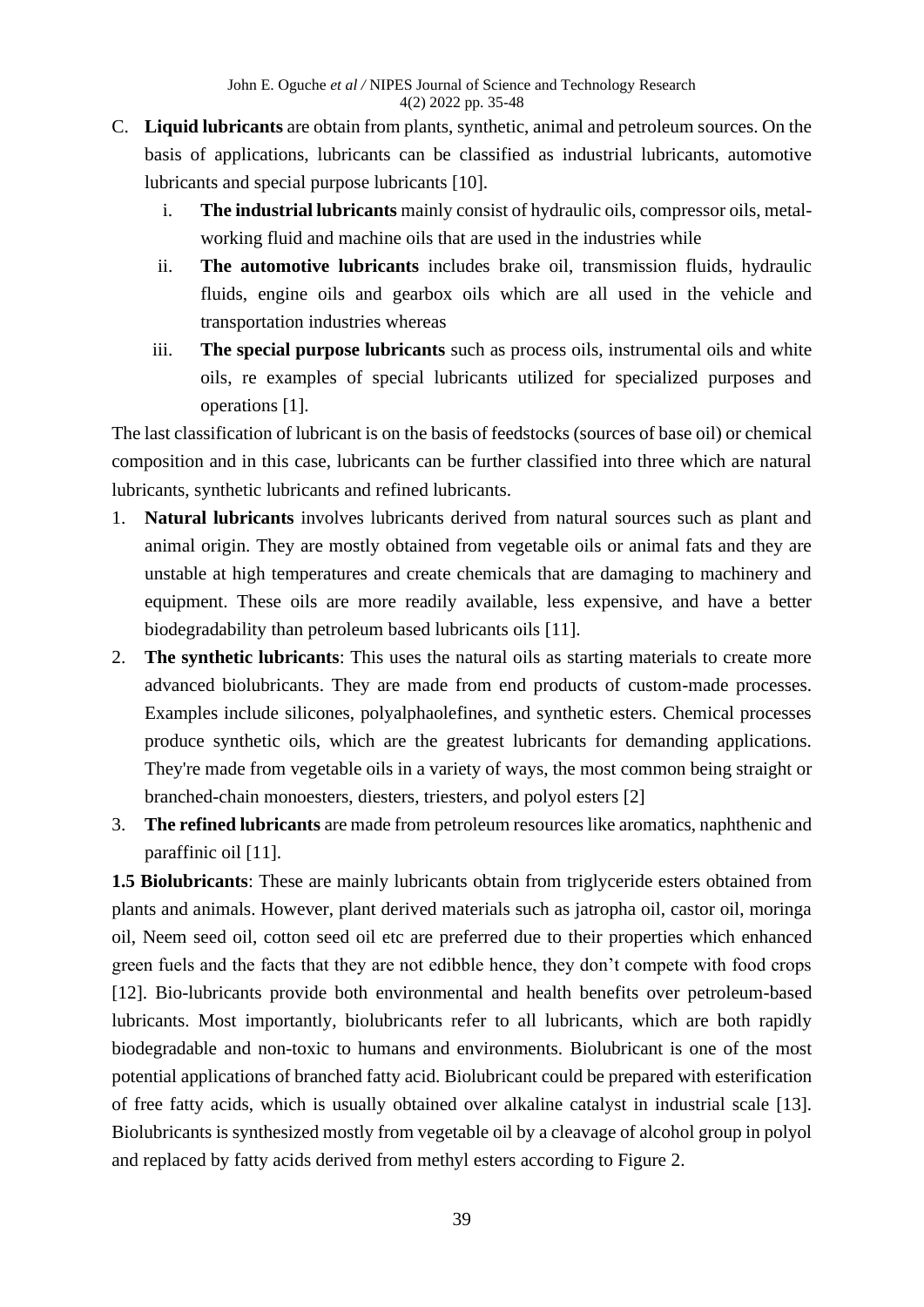John E. Oguche *et al /* NIPES Journal of Science and Technology Research 4(2) 2022 pp. 35-48



**Figure 2:** Reaction for production of biolubricants [9]

Figure 2 describe the transesterification of jatropha methyl ester (JME) with common polyol trimethylolpropane (TMP) produced the TMP based ester which exhibits improved temperature properties [9]. Timothy et al. [14] stated that Vegetable oils are preferred as alternatives to mineral oils for lubricant base oils because of their inherent properties and their ability to be biodegradable. Vegetable oil used for production of biolubricants can be edible or non- edible, thus, various countries can be a producer of biolubricants.

**Classification of biolubricants:** Biolubricants can be classified according to their chemical composition as natural and synthetic oils [2].

**Natural biolubricant: T**hese are made from vegetable oil, seeds and fruits of a plant and sometimes animal fat. This type of lubricant is obtained purely without any blend. They are obtained from cheap, highly biodegradable sources and mostly non-edible seed such as jatropha seed oil, Neem seed oil, castor seed oil etc.

**Synthetic biolubricant:** This class of biolubricant is obtained from chemical modification of plant based oil with animal fats.i.e a blend of plant based oil with petroleum based lubricant to enhance their lubricity. Also, according to International Standards Organization (ISO), biolubricants are classified on the basis of their viscosity grades as ISOVG32, ISOVG46, ISOVG68 and ISOVG100 [13].

### **1.6 Characteristics of Biolubricants**

From the survey of literature, the following characteristics were collated:

1. **Biodegradation**: It is the process by which organic substances are broken down by the enzymes produced by living organisms. Biodegradation is the chemical transformation of a substance by organisms or their enzymes [14].

2. **Viscosities**: The viscosities of the biolubricant at 40 and 100 degrees Celsius are essential lubricity parameters that can be used to determine the lubricant's fluidity at low and high temperatures. They also reveal the lubricant's heat stability [15].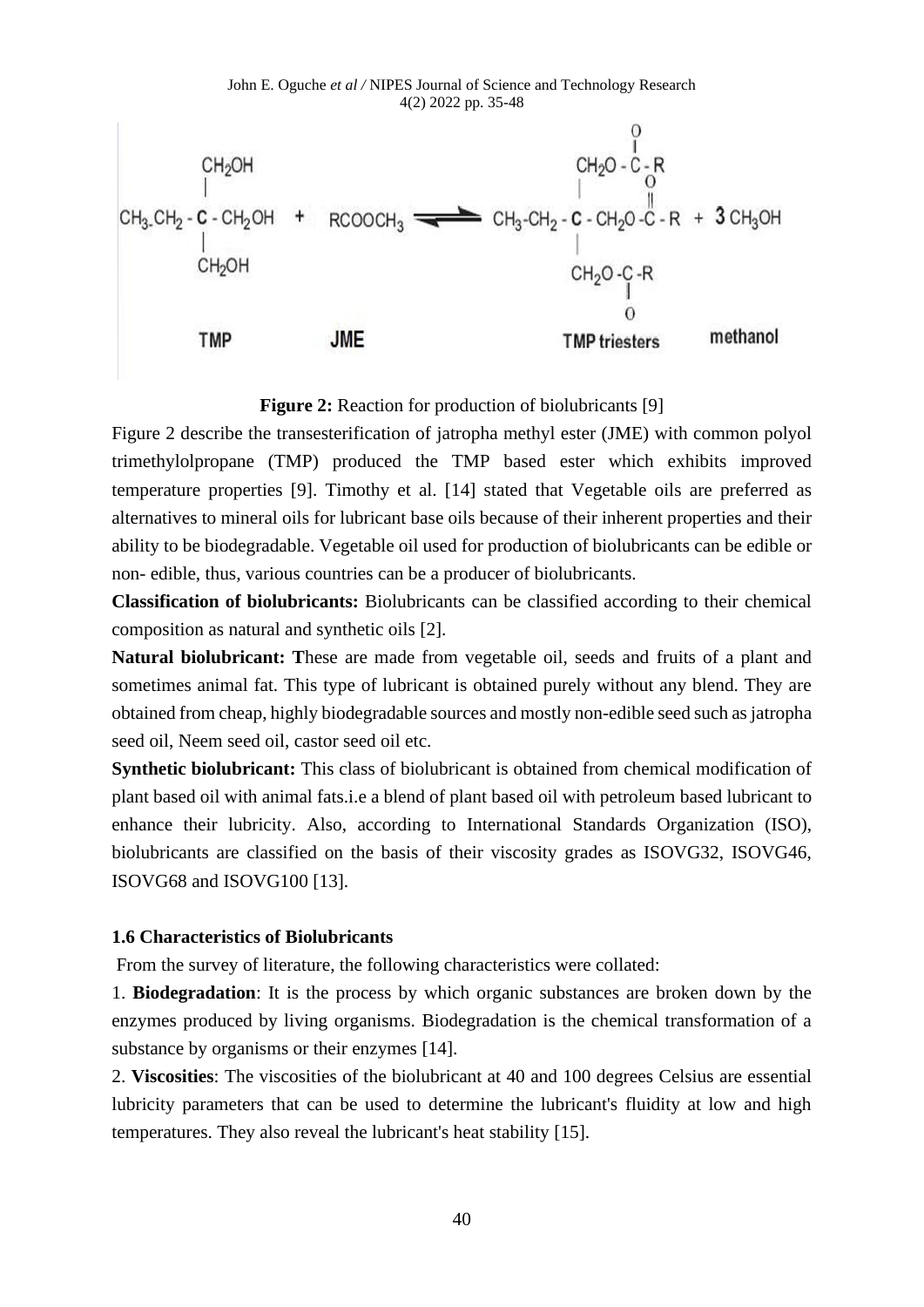3. **Pour point**: The lowest temperature at which oil flows when its container is tilted for a set amount of time is called the pour point. It's necessary for oils that have to flow at low temperatures. It is one of the most important characteristics that determines the lubricants' performance [9].

4. **Biodegradability and Toxicity**: The fundamental reason for replacing mineral oil-based lubricants with bio-lubricants is because they are regarded as environmentally acceptable meaning they have little detrimental influence on the environment [4].

5. **Toxicity**: Toxicity of lubricants is another significant factor to consider when designing a bio-lubricant, and labeling programs have toxicity criteria as well. To determine toxicity, multiple different tests are available, and several separate tests must be done in order to acquire a thorough understanding of a substance's toxicity on various organisms [2].

6. **Oxidation:** The oxidation of lubricants is a type of chemical degradation produced by the reaction of the lubricant with oxygen from the air or moisture. Metallic wear debris, as well as rising temperatures, can act as catalysts for this process. Due to the commencement of polymerisation [16] and the creation of short chain fatty acids, oxidation produces an increase in viscosity; these oxidation products can form deposits [17].

7. **Viscosity Index and Shear Stability**: The Viscosity Index (VI) is a measurement of a lubricant's viscosity variation as a function of temperature. This number is calculated by comparing the viscosity of the lubricant at 40 and 100 degrees Celsius. The VI of two reference oils is then compared to the VI of the viscosity values [18]. The greater the VI value, the more temperature-dependent the viscosity is Because lubricant applications frequently operate over a large temperature range, the VI is a significant metric. Because to their long chained fatty acid structure and lack of aromatics, bio-based lubricants have a higher VI than mineral oil [17]. Shear stability refers to a lubricant's capacity to resist viscosity changes under mechanical stress.

8. **Flash point:** The flash point of a lubricant is the lowest temperature at which it will ignite but not burn [17]. Because vegetable oils contain longer carbon chains, they have higher flash points, which is advantageous in combustion engines because lubricants are less likely to be lost during combustion.

9. **Solvency:** The capacity of a lubricant to react with other substances, such as additives or wear debris, is known as solvency. The key deciding factor is the polarity of the base stock. It's crucial to think about because additives need to be distributed evenly to be effective. To decrease further wear caused by wear debris particles, a base stock's capacity to move wear debris away from a contact is also critical [17].

# **1.7 Advantages of Biolubricants Over Petroleum Based Lubricants**

The favorable regulatory environment is likely to boost the manufacture and use of bio-based lubricants and to use environmentally friendly, approved lubricants in all oil-to-sea interfaces.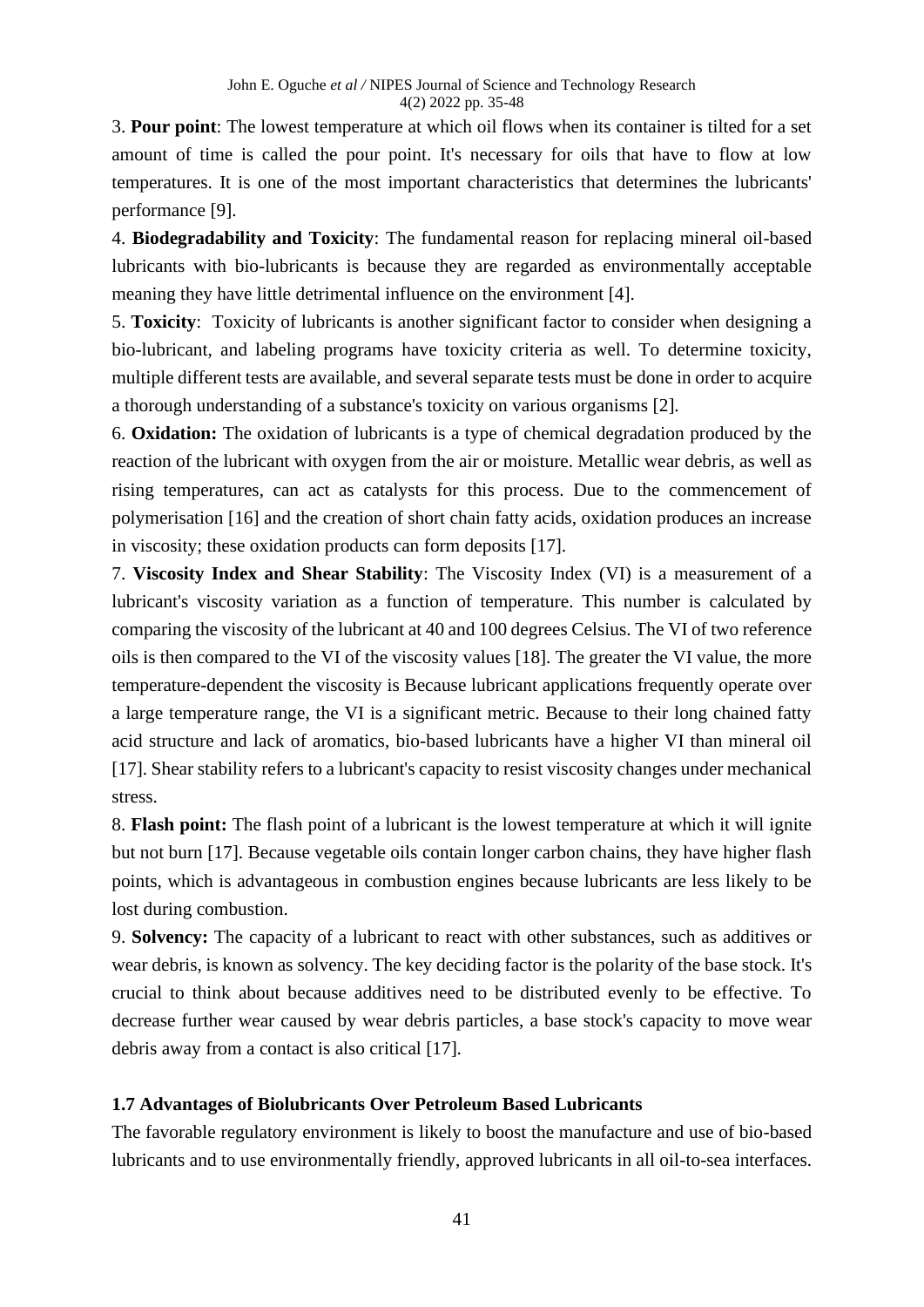#### John E. Oguche *et al /* NIPES Journal of Science and Technology Research 4(2) 2022 pp. 35-48

The need for vegetable and plant-based lubricants is being driven by many environmental problems connected with petroleum based lubricants as illustrated in Figure 3 and Figure 4 respectively. One strategy to lessen the negative impact of lubricants on the environment is to replace hydrocarbon-based oils with biodegradable products. The use of low or no sulfur, low ash, and phosphorous (low SAP) esters- or polyglycol-based oils (as alternatives for hydrocarbon-based oils in passenger cars) necessitates the development of a lubricant composition with equivalent tribological and functional qualities<sup>1</sup>. Biolubricants have a variety of uses. Because of their superior inherent qualities, biolubricants prove advantageous as alternative lubricants for industrial and maintenance applications. Due to their environmental advantages, biolubricants can be utilized in sensitive locations and reduce contamination. A lot of researchers have emphasized these benefits [19] like cost savings, lesser maintenance cost, sustainability and biodegradability.



**Figure 3**:Site of used engine oil [20].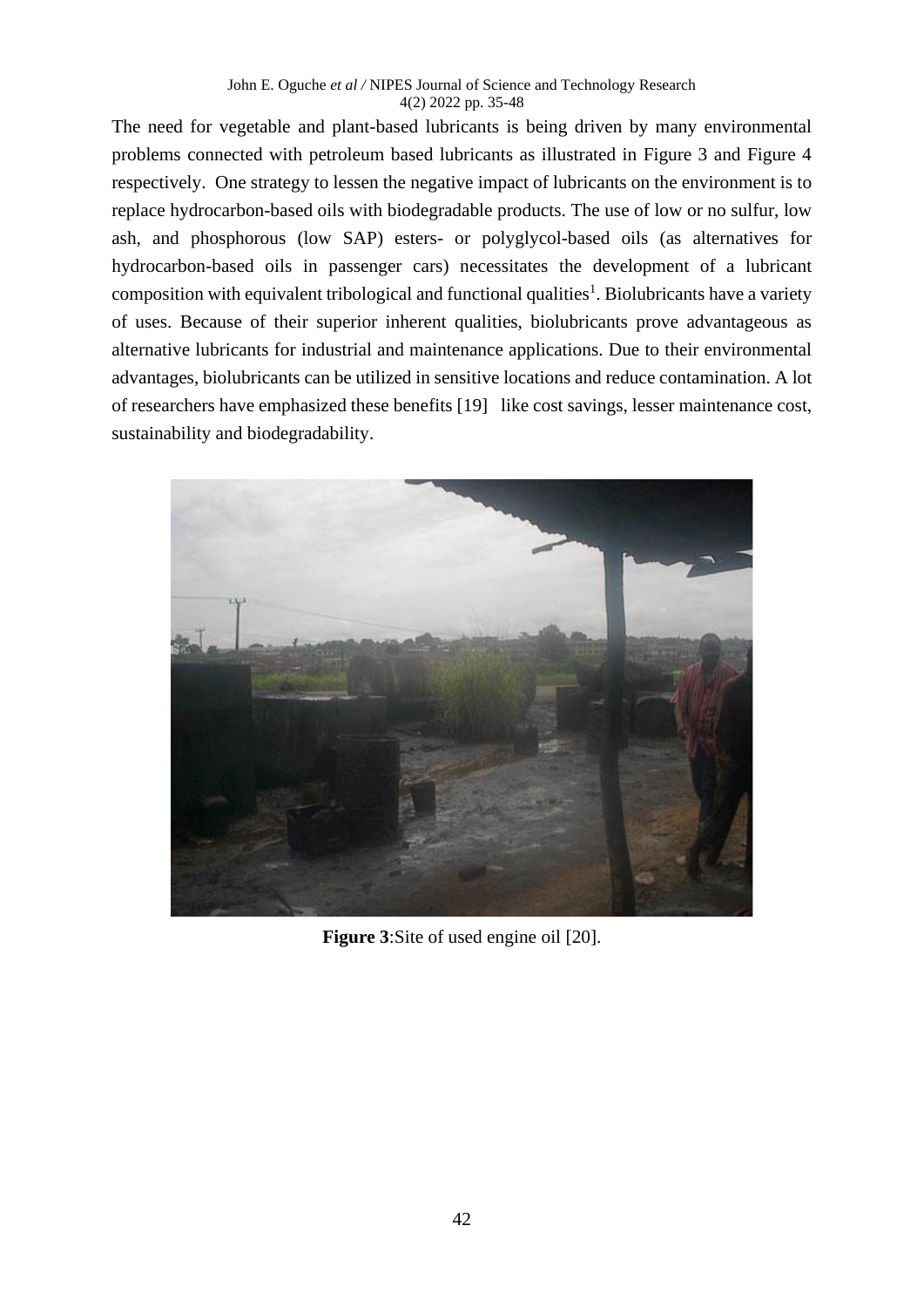

**Figure 4**: Used engine oil dumping site [20]

Figures 3 and 4, shows a typical environmental damages or consequence of petroleum based lubricant at a location in Nigeria. This contaminant are not biodegradable, highly toxic and as such contains heavy metals such as lead, Cadmium, Zinc etc which are poisonous to human. Also, this causes water and soil pollution hence dangerous to both human and the environment. Biolubricants offer potential advantage over petroleum based lubricants as it display excellent and better characteristics of lubricants than petroleum based lubricants hence, biolubricants is considered renewable and readily biodegradable.

According to Juan et al [2], biolubricants present high lubricity, good metal adherence, and a high viscosity index. In their work, they Summarizes the advantages of biolubricants over petroleum based lubricants as follows:

- a) Higher boiling point (less emissions)
- b) Lower volatility
- c) Higher viscosity index
- d) Higher biodegradability (free of aromatics)
- e) Higher lubricity
- f) Higher safety on shop floor
- g) Better skin compatibility
- h) Higher shear stability
- i) Higher tool life

# **2.0. Trends of Work Progression on the Search for Viable Biolubricants**

The survey of works done so far in Literature are presented in Table 2.

| Aut<br>hor         | Feedstock/<br>raw<br>material<br>used | <b>Study</b><br>approach | of<br><b>Type</b><br>lubricant<br>produced | <b>OBJECTIVES</b>                                                                                          | <b>Remarks/KEY</b><br><b>FINDINGS</b> |
|--------------------|---------------------------------------|--------------------------|--------------------------------------------|------------------------------------------------------------------------------------------------------------|---------------------------------------|
| $\lceil 21 \rceil$ | Palm<br>oil<br>kernel                 | Conventional<br>method   | <b>Biolubricant</b>                        | To synthesized and characterized of Biolubricants was<br>palm kernel oil (PKO) for biolubricant   produced | from                                  |
|                    | (PKO)                                 | epoxidation and          |                                            | production using transesterification of   palm kernel oil                                                  |                                       |

Table 2: Some of the reported work on lubricants production in Nigeria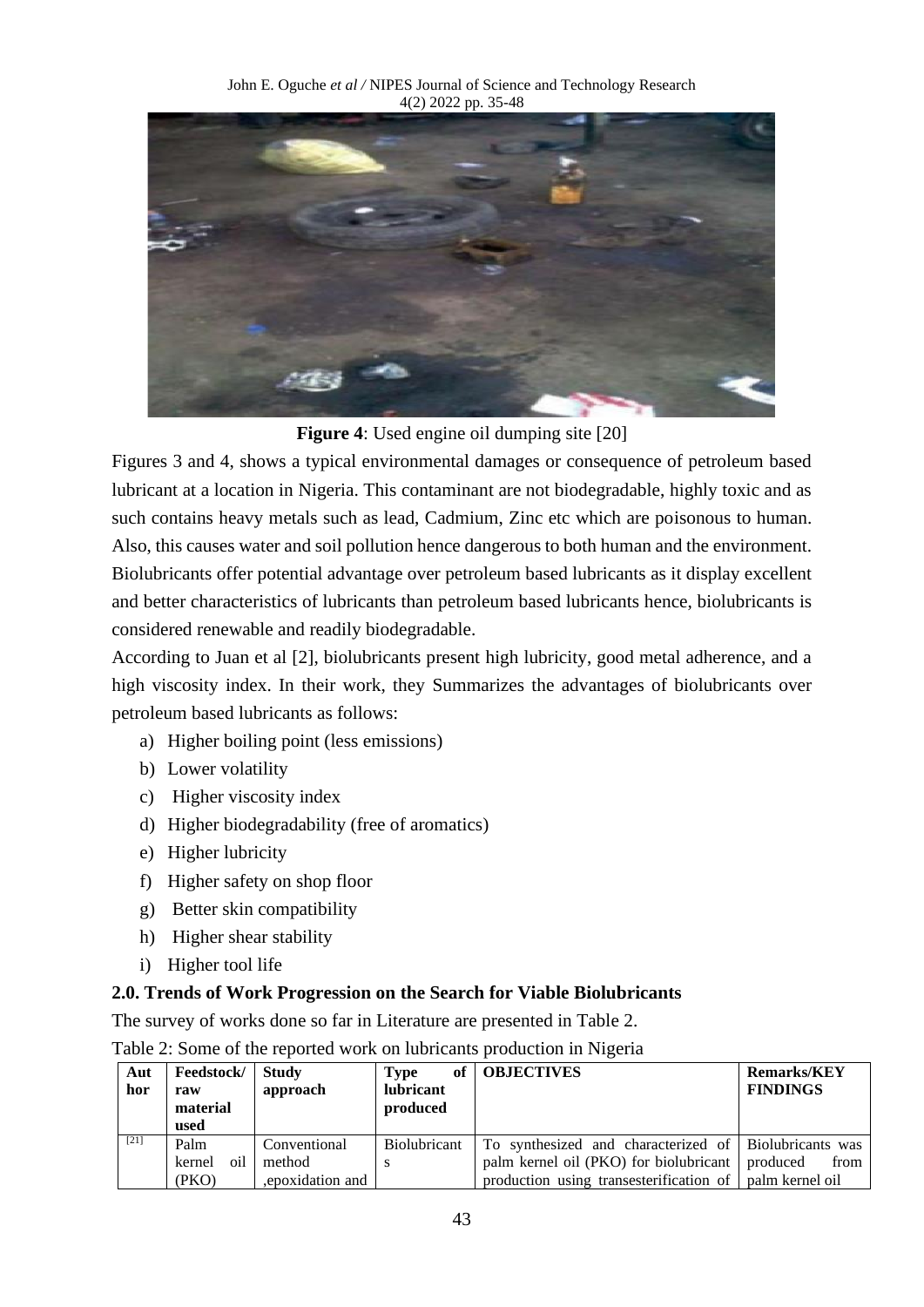John E. Oguche *et al /* NIPES Journal of Science and Technology Research 4(2) 2022 pp. 35-48

|        |                                                                                       | esterification)(tr<br>ansesterification                          |                                  | methyl<br>with<br>palm<br>kernel<br>ester<br>trimethylolpropane<br>(TMP)<br>and<br>epoxidation-esterification methods.                                                                                                                          |                                                                                                                                                                                                                                          |
|--------|---------------------------------------------------------------------------------------|------------------------------------------------------------------|----------------------------------|-------------------------------------------------------------------------------------------------------------------------------------------------------------------------------------------------------------------------------------------------|------------------------------------------------------------------------------------------------------------------------------------------------------------------------------------------------------------------------------------------|
| $[15]$ | Jatropha<br>seed oil                                                                  | Conventional<br>method<br>transesterificatio<br>n process,       | Biolubricant<br>S                | To investigate the feasibility<br>of<br>producing biolubricant from Jatropha<br>oil<br>by<br>conducting<br>chemical<br>modifications on the Jatropha crude oil.                                                                                 | Produced<br>biolubricant from<br>the<br>Nigeria<br>jatropha<br>oil<br>through a two-step<br>transesterification<br>process<br>using<br>ethylene glycol.                                                                                  |
| $[22]$ | Castor oil                                                                            | Conventional<br>method<br>transesterificatio<br>n process,       | Biolubricant<br>S                | To produce biolubricants from castor oil                                                                                                                                                                                                        | They<br>produced<br>biolubricants from<br>castor oil                                                                                                                                                                                     |
| $[19]$ | Palm<br>Kernel<br>Oil<br>Seed<br>and<br>plantain<br>peeling                           | Conventional<br>method<br>transesterificatio<br>n process,       | Biolubricant<br>S                | To synthesized biolubricants<br>from<br>Cameroon palm kernel seed oil by<br>double transesterification                                                                                                                                          | Biolubricant<br>was<br>produced<br>and<br>characterized.                                                                                                                                                                                 |
| $[9]$  | Vegetable<br>oil such as<br>castor oil,<br>moringa<br>oil,<br>Jatropha<br>oil         | Conventional<br>method<br>transesterificatio<br>n process,       | Biolubricant<br>${\bf S}$        | To produce biolubricant from vegetable<br>oils.                                                                                                                                                                                                 | Physic-chemical<br>determination and<br>chemical<br>modification<br>of<br>produced<br>the<br>biolubricant<br>in<br>order to enhance<br>their suitability for<br><b>ISO</b><br>viscosity<br>grades<br>requirement was<br>also determined. |
| $[23]$ | Jatropha<br>curcas<br>specie seed<br>oil                                              | Conventional<br>method<br>transesterificatio<br>n process,       | Biolubricant<br>${\bf S}$        | To investigate the use of Nigerian<br>Jatropha oil as a feedstock for the<br>production of biolubricants in a two-<br>step base catalyzed reaction of Jatropha<br>oil<br>methyl<br>ester<br>(JME)<br>with<br>trimethylolpropane (TMP).          | Biolubricant was<br>produced<br>from<br>jatropha seed oil,<br>characterized and<br>compared<br>with<br>ISO standard.                                                                                                                     |
| $[24]$ | African<br>star apple)<br>fruit seed<br>(Chrysoph<br>yllum<br>Albidum<br>Seed)<br>Oil | Conventional<br>method<br>Esterification                         | Synthetic<br>lubricants          | Syntheses and characterization of bio-<br>lubricant from modified oils<br>- of<br>chrysophyllum albidum (African star<br>apple) seeds to reduce the effects of<br>environmental<br>impact<br>of<br>waste<br>generated from drilling operations. | <b>Bio-lubricants</b><br>were made from<br>non-edible<br>$low-$<br>cost vegetable oils<br>derived<br>from<br>waste<br>chrysophyllum<br>albidum seeds in<br>Nigeria.                                                                      |
| [8]    | Used<br>engine oil                                                                    | Statistical<br>method                                            | petroleum<br>based<br>lubricants | To gather information in the African<br>region using Nigeria as a case study, to<br>better define a strategy for the<br>management of used oils in Africa.                                                                                      | They investigate<br>the<br>impact<br>of<br>petroleum<br>based<br>lubricants<br>in<br>Nigeria.                                                                                                                                            |
| $[25]$ | Moringa<br>oleifera Oil                                                               | Blending<br>of<br>moringa oil with<br>conventional<br>lubricants | Biolubricant<br>S                | moringa oil based biolubricants was<br>developed and the densities, viscosity<br>and wear rate studied to assert its<br>compatibility for industrial application.                                                                               | Moringa oil was<br>used to produce<br>biolubricant<br>and<br>compared<br>with<br>standard.                                                                                                                                               |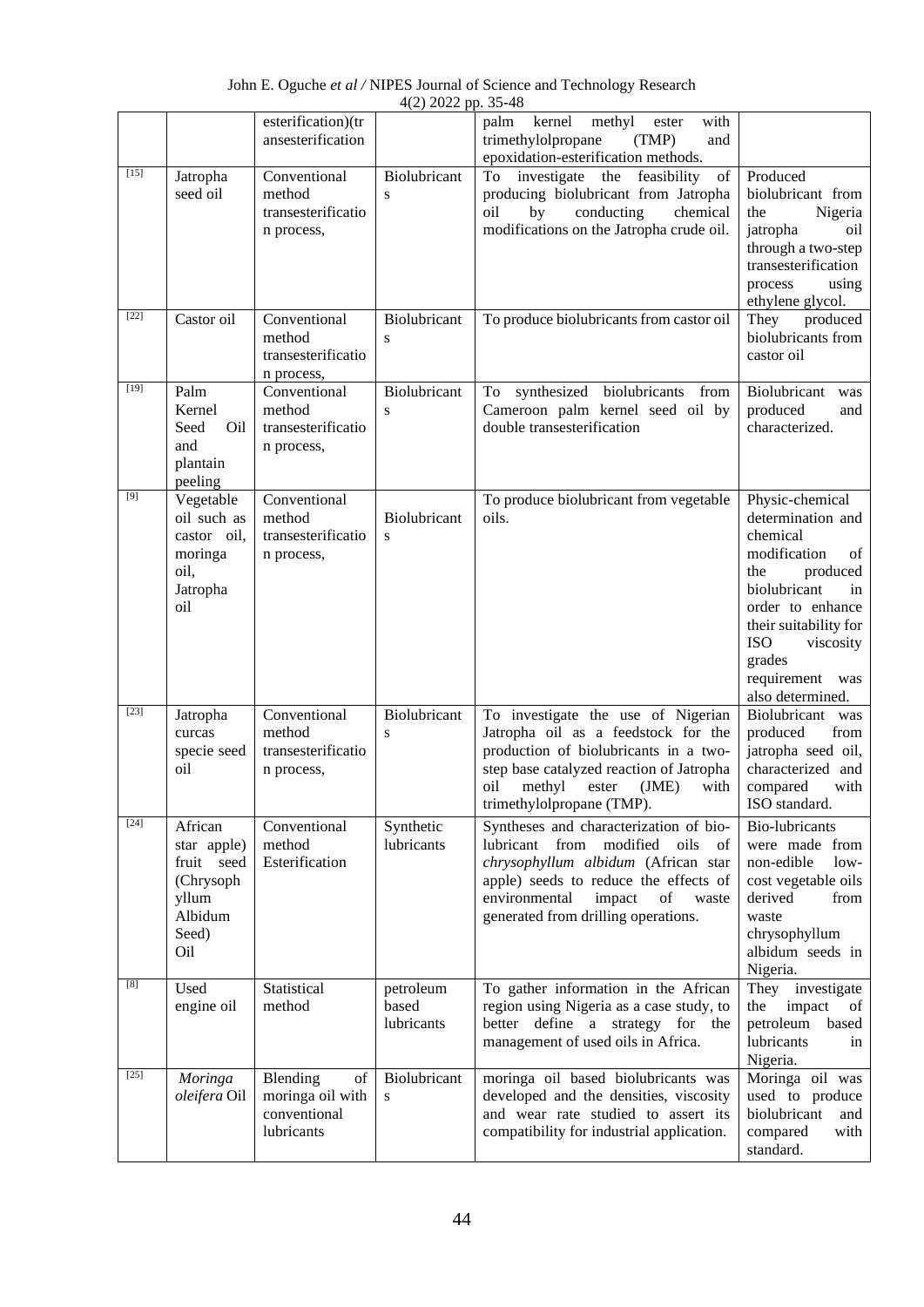| $[26]$ | Jatropha<br>curcas seed<br>oil                                                               | Statistical<br>Optimization                                                     | Biolubricant<br>S                | To carry out statistical Optimization of<br>Biolubricant Production from Jatropha<br>Curcas Oil using Trimethylolpropane as<br>a Polyol                                        | They carried out<br>optimization<br>of<br>process conditions<br>for production of<br>biolubricant from<br>Nigeria jatropha<br>oil<br>and<br>Trimethylolpropa<br>ne.                                    |
|--------|----------------------------------------------------------------------------------------------|---------------------------------------------------------------------------------|----------------------------------|--------------------------------------------------------------------------------------------------------------------------------------------------------------------------------|--------------------------------------------------------------------------------------------------------------------------------------------------------------------------------------------------------|
| $[27]$ | Neem seed<br>oil                                                                             | Conventional<br>method                                                          | Biolubricant<br>S                | To assessed the influence of formulated<br>Neem seed oil and jatropha curcas seed<br>oil on wire drawing of mild steel and<br>medium carbon steel at elevated<br>temperatures, | Carried<br>out<br>studies on Crude<br>Jatropha oil as a<br>basestock<br>for<br>industrial<br>lubricant<br>production                                                                                   |
| $[28]$ | Jatropha<br>curcas seed<br>oil                                                               | Conventional<br>(Transesterificat<br>ion)                                       | Biolubricant<br>S                | To produced biolubricant from Jatropha<br>seed oil                                                                                                                             | Studied<br>the<br>lubricant<br>properties<br>of<br>Nigeria Jatropha<br>oil mechanically<br>extracted<br>using<br>four ball tester.                                                                     |
| $[20]$ | Mineral oil                                                                                  | Disposal of used<br>lubricants and its<br>management/co<br>ntrol                | Petroleum<br>based<br>lubricants | To evaluate and assessed Used-Oil<br>Generation and Its Disposal along East-<br>West Road, Port Harcourt Nigeria                                                               | They investigate<br>effect<br>the<br>of<br>indiscriminate<br>disposal of used<br>oil.                                                                                                                  |
| $[29]$ | Vegetable<br>Oils,<br>Calabash<br>seed<br>oil<br>with<br>Mineral<br><b>Based</b><br>Lube Oil | Blending<br>of<br>Vegetable<br>Oils<br>with<br>Mineral<br><b>Based Lube Oil</b> | Synthetic<br>lubricants          | To obtain blends of lubricating oils<br>using vegetable oils and mineral based<br>SAE 40 lube oil                                                                              | They<br>blend<br>biolubricants with<br>petroleum<br>based<br>lubricants in order<br>reduce<br>to<br>consumption<br>of<br>mineral base oil<br>and the associated<br>environmental and<br>health issues. |
| $[14]$ | Jatropha<br>oil                                                                              | Conventional<br>method<br>(Transesterificat<br>ion,<br>epoxidation)             | Biolubricant<br>S                | To presents detail study of Nigerian<br>Jatropha oil properties with particular<br>emphasis on the properties that are of<br>lubrication importance.                           | study<br>Nigerian<br>Jatropha<br>oil<br>properties<br>with<br>particular<br>emphasis on the<br>properties that are<br>of<br>lubrication<br>importance.                                                 |
| $[30]$ | Jatropha<br>seed oil                                                                         | Conventional<br>method<br>(Transesterificat<br>ion)                             | Biolubricant<br>S                | To produced and characterized biobased<br>transformer oil from Jatropha curcas<br>seed oil.                                                                                    | They<br>produced<br>transformer<br>oil<br>from jatropha oil<br>and<br>compared<br>with the ASTM<br>standard for use as<br>transformer oil.                                                             |

John E. Oguche *et al /* NIPES Journal of Science and Technology Research 4(2) 2022 pp. 35-48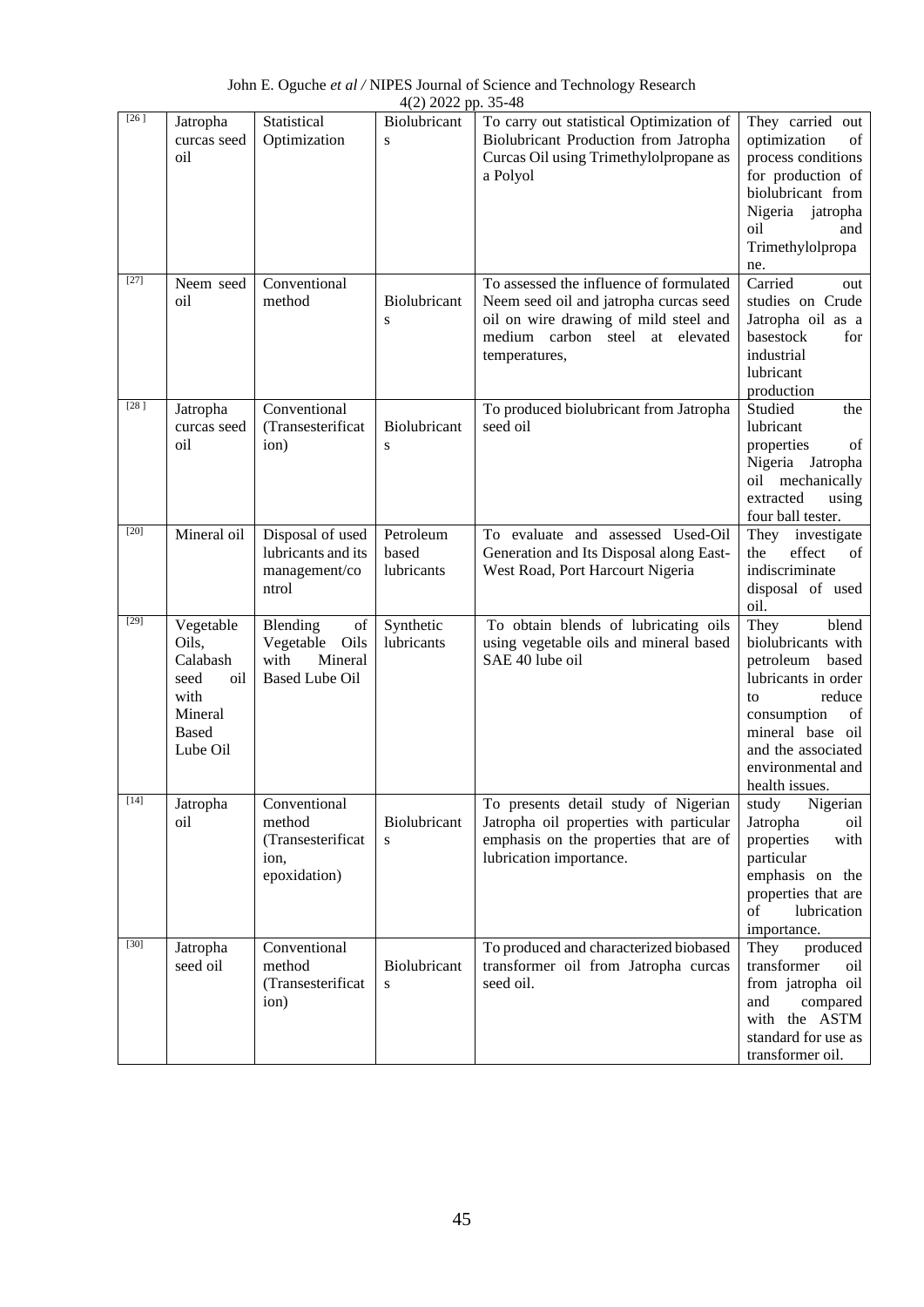From several studies carried out with regards to production of biolubricants in Nigeria. (with details presented in Table 2). Most of the authors used jatropha as a based oil while non-consider the economic feasibility neither is there any one that carry out study on setting up pilot plant for biolubricant production in Nigeria. While the manufacturing of Jatropha oil biolubricant has been extensively carried out in Nigeria, more attention is needed to its optimization, economic feasibility, and application in terms of pilot plant study. Other prolific non-edible food crops, such as need seed oil, castor oil, cotton seed oil, and so on, should also be considered. Based on the work done thus far in Nigeria, little progress has been made in increasing the performance of bio-based lubricants; therefore, a thorough understanding of the oil's properties is critical to improve the oil's performance.

Furthermore, none of the studies in Table 2 consider fatty acid isomerization to be an essential avenue for biolubricant production, implying that solid catalysts, including isomerization catalysts, are needed to develop better isomerization catalysts. Finally, the government should fund research on biolubricants to see how they compare to petroleum-based lubricants. Nigeria has a lot of potential in terms of biolubricant production from edible and non-edible oilseeds. Only few ten varieties of oilseeds, such as Jatropha seed oil, and castor seed oil, have been detailed thus far, other like neem seed oil mango seed oil, flamboyant seed oil, soya seed oil, and fluted pumpkin seed oil etc should give more attention to establish their viability for biolubricant production.

## **2.1. Prospects of Biolubricant in Nigeria**

Nigeria is currently importing edible oil [29] hence, with a rising population and an inability to meet domestic demand for edible oil, it is now exceedingly difficult to use edible oil for lubricant formulation. As a result, non-edible oil is should be more consider as an alternative for bio-lubricant development. The Nigerian jatropha oil is easily biodegradable, whereas the mineral oil-based SAE20W50 lubricant is not. As a result, Nigeria Jatropha oil provides a viable alternative to the search for a renewable, ecologically acceptable lubricant base stock. Biolubricant production from edible and non-edible seed oil has potentials to reduced unemployment by investing in the cultivation and processing of the oil. Nigeria focusing on the development of biolubricants can significantly reduce the country's outflow of foreign-currency revenues for lubricants. This will in turn allow Nigeria to increase its foreign exchange reserves. Vegetable seeds, both non-edible and edible, have the ability to generate economic benefits both locally and nationally. The development of new-generation heavy-duty lubricants will meet industry need for lubricated automotive equipment that reduces environmental burden by lowering emissions and achieving non-toxicity and biodegradability.

## **3.0 Conclusion**

To present, most natural oil research has concentrated on determining the physicochemical properties of saturated and unsaturated fatty acids for use as green solvents in Nigeria. However, economic, feasibility studies, optimization, and pilot scale plant for biolubricant production from non-edible sources need to be focused on and the expectation of rising biolubricant demand must be matched by rapid biolubricant formulation development. The use of biolubricants is being driven by rising consumer awareness of the environment, dwindling crude oil sources, and other considerations. Government spending on research and development and product innovation should be enhanced following the implementation of legislation. Also, Governments must enact legislation that stimulates the production of non-edible oil crops. Governments must also take steps to develop lubricants that contain more bio components and are less degradable and toxic than mineral oils. Although biolubricants are still in their infancy, the trend is growing and is dependent on Nigerian investment in research and development. The scientific community should focus more on enhancing the efficiency of biolubricant synthesis procedures, particularly in the areas of pilot scale studies and the economic viability of establishing a biolubricant factory in Nigeria. Biolubricants have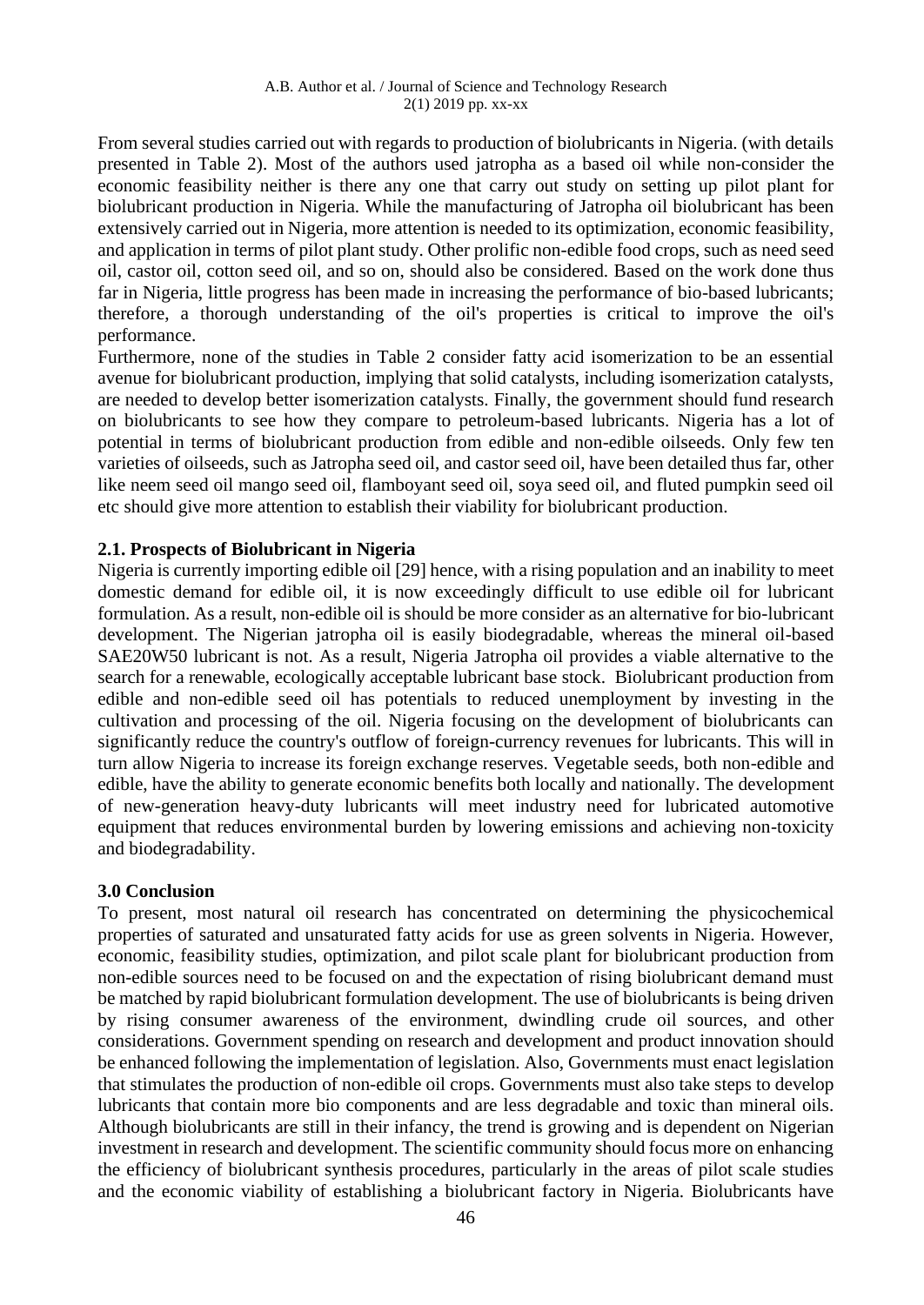higher quality and longer lifespans than minerals, as well as a number of environmental advantages, however the high cost of synthetic oils with renewable bases in comparison to minerals limits future growth. However, technology capable of producing renewable lubricants at competitive pricing and in sufficient volume to acquire market share is still in short supply. Finally biolubricants reduce system maintenance costs, improve competitiveness, and contribute to a healthier environment. Full exploration of environmentally friendly lubricant kinds is urgently required.

## **References**

- [1] Singh, Y., Sharma, A., Singh, N., Singla, A., & Rastogi, P. M. (2018). Prospects of Inedible Plant Oil Driven Bio-lubricants for Tribological Characteristics-A Review. International Journal of Ambient Energy, 1–56. doi:10.1080/01430750.2018.1517684
	- Testing of Chemicals, Section 3, OECD Publishing, Paris,
- [2] Juan Antonio Cecilia ,, Daniel Ballesteros Plata 1, Rosana Maria Alves Saboya 2,3, Journal of Scientific and Engineering Research, 2019, 6(7):41 48 Available online [www.jsaer.com.](http://www.jsaer.com/)
- [3] Salimon Jumat, Nadia Salih and Emad Yousif (2010). Review Article Biolubricants: Raw materials, chemical modifications and environmental benefits Eur. J. Lipid Sci. Technol. 2010, 112, 519–530
- [4] Carrel Julia ,(2018). The Feasibility of Bio-Lubricants as Automotive Engine Oils. Student project Submitted to the Department of the University of Sheffield in Partial Fulfilment of the Requirements for the Degree of Doctor of Philosophy
- [5] [https://www.marketwatch.com/press-release/nigeria-lubricants-market-industry-insights-major-key-players](https://www.marketwatch.com/press-release/nigeria-lubricants-market-industry-insights-major-key-players-and-current-trends-analysis-2021-07-27)[and-current-trends-analysis-2021-07-27](https://www.marketwatch.com/press-release/nigeria-lubricants-market-industry-insights-major-key-players-and-current-trends-analysis-2021-07-27)
- [6] [https://www.globenewswire.com/news-release/2019/04/10/1801863/0/en/Nigeria-Lubricants-Markets-2011-](https://www.globenewswire.com/news-release/2019/04/10/1801863/0/en/Nigeria-Lubricants-Markets-2011-2017-2018-2022.html) [2017-2018-2022.html](https://www.globenewswire.com/news-release/2019/04/10/1801863/0/en/Nigeria-Lubricants-Markets-2011-2017-2018-2022.html)
- [7] [https://guardian.ng/news/lubricants-import-hits-500m-hikes-maintenance-cost-by-300%](https://guardian.ng/news/lubricants-import-hits-500m-hikes-maintenance-cost-by-300%25)
- [8] Bamiro O. A. and Osibanjo.O (2013). PILOT STUDY OF USED OILS IN NIGERIA. International Journal of Mathematics and Computer Sciences (IJMCS) Vol 15.ISSN:2305-7661
- [9] Nuhu Mohammed (2015). Synthesis of biolubricant from vegetable oils.m.sc thesis submitted to department of Chemical Engineering, Ahmadu Bello University, and Zaria, Nigeria.
- [10]Nowak Paulina, Karolina Kucharska, and Marian Kamiński, (2019). Ecological and Health Effects of Lubricant Oils Emitted into the Environment. Int J Environ Res Public Health. 2019 Aug; 16(16): 3002. Published online 2019 Aug 20. doi: 10.3390/ijerph16163002
- [11]Chang, C.H.; Tang, S.W.; Mohd, N.K.; Lim, W.H.; Yeong, S.K.; Idris, Z. Tribological behavior of biolubricant base stocks and additives. Renew. Sustain. Energy Rev. 2018, 93, 145-157.
- [12]Ghazi, A. I., Mohamad, F. M., Gunam Resul, T. I., (2012), Kinetic study of jatropha biolubricant from transesterification of jatropha curcas oil with trimethylolpropane: Effects of temperature *Journal of Industrial Crops and Products* 3(8): 87– 92.
- [13]Masudi, A., & Muraza, O. (2018). Vegetable oil to Biolubricants: Review on Advanced Porous Catalysts. Energy & Fuels. doi:10.1021/acs.energyfuels.8b02017
- [14]Timothy Y. Woma, Sunday A. Lawal , Asipita S. Abdulrahman , Moses A. Olutoye (2019). Nigeria Jatropha oil as suitable basestock for biolubricant production. Jurnal Tribologi 23 (2019) 97-112
- [15]Bilal S, Mohammed-Dabo I. A, Nuhu M, Kasim, S. A, Almustapha I. H and Yamusa Y. A (2013). Production of biolubricant from Jatropha curcas seed oil Journal of Chemical Engineering and Materials AND SCIENCE. Vol. 4(6), pp. 72-79, September 2013 DOI 10.5897/JCEMS2013.0164 ISSN 2141-6605 © 2013 Academic Journals <http://www.academicjournals.org/JCEMS>
- [16] Honary, L. (2012). Biobased Automotive Lubricants, ASTM International. 2012.
- [17]Bart, J. C. J., Gucciardi, E. and Cavallaro, S. (2013). Biolubricants Science and Technology. 2013. ISBN 13: 9780081016084
- [18]Williams, J. Engineering Tribology. 2005. ISBN 978-0-521-60988-3.
- [19]Alang, M. , Ndikontar, M. , Sani, Y. and Ndifon, P. (2018) Synthesis and Characterisation of a Biolubricant from Cameroon Palm Kernel Seed Oil Using a Locally Produced Base Catalyst from Plantain Peelings. Green and Sustainable Chemistry, 8, 275-287. doi: 10.4236/gsc.2018.83018.
- [20]Zitte LF, AWaadu GDB, Okorodike CG (2016) Used-Oil Generation and Its Disposal along East-West Road, Port Harcourt Nigeria. Int J Waste Resour 6: 195. doi: 10.4172/2252-5211.1000195
- [21]Egbuna Samuel O. , Ukeh J. Nwachukwu, Chinedu M. Agu Christain O. Asadu3 Bernard Okolo (2021). Production of biolubricant samples from palm kernel oil using different chemical modification approaches Journal of engineering report DOI: 10.1002/eng2.12422